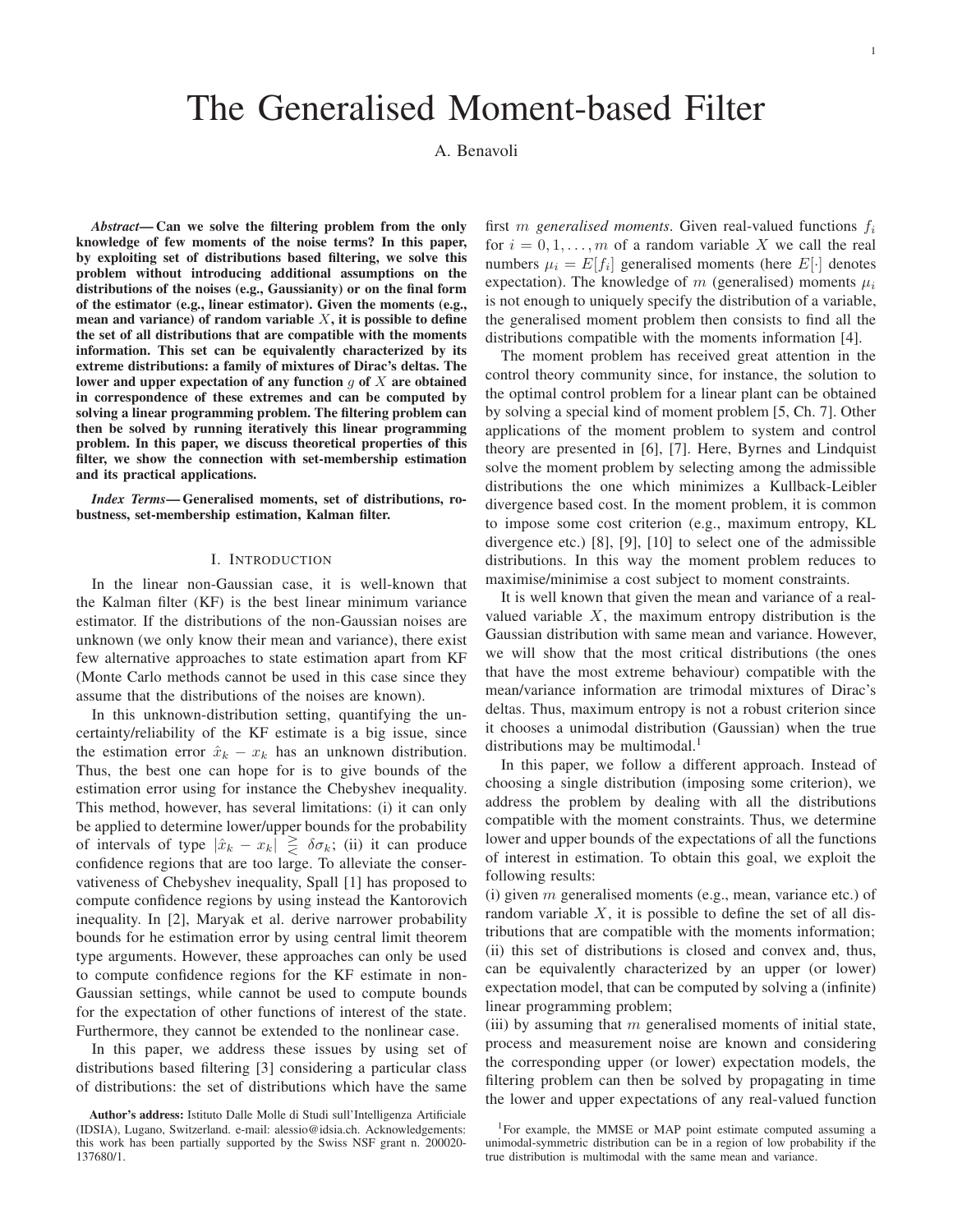of interest q by using the approach proposed in [3].

The obtained Generalised Moment Based Filter has several interesting properties. It reduces to set-membership estimation when only the supports of the noises are known. It can be used to determine uncertainty bounds for the Kalman filter estimate when the distributions of the process or measurement noises are unknown. It can compute the set of all Bayesian optimal estimates which are compatible with the moment information. It can be applied to both linear/nonlinear systems [11, Sec. 8].

#### II. IMPRECISE INFORMATION, ONLY MOMENTS KNOWN

Consider a variable X taking values x in the possibility space  $\mathcal X$  (e.g., a finite set or a subset of the euclidean space  $\mathbb R^n$ ) and let B be the Borel  $\sigma$ -algebra of measurable subsets of X. Consider a sequence of  $m+1$  real-valued functions  $f_i$  for  $i =$  $0, 1, \ldots, m$  defined on X and measurable with respect to B. We call  $f_i$  for  $i = 0, 1, \ldots, m$  generalised moment functions (gmfs). Assume that the only information about  $X$  is expressed in terms of expectations of these gmfs, i.e., we know that

$$
\mu_i = E_P[f_i] = \int_{\mathcal{X}} f_i(x) dP(x)
$$
 for  $i = 0, 1, ..., m$ , (1)

where dP denotes a Borel measure on  $\mathcal{X}, \mu_i \in \mathbb{R}$  are finite and known. In the rest of the paper, we assume that  $\mu_0 = 1$  and  $f_0 = 1$  and, thus, that P is a probability measure, i.e.,  $E_P[1] = \int_{\mathcal{X}} dP(x) = 1$  (normalization) and, that,  $\mu = [1, \mu_1, \mu_2, \dots, \mu_m]^T$  is a feasible moment vector, i.e., a moment vector of some distribution.

Notice that the knowledge of the expectation of  $m + 1$ moment functions is not enough to uniquely specify the probability measure  $P$ , so we can consider the set of all probabilities which are compatible with this information:

$$
\mathcal{P}(\mu) = \left\{ P : \int_{\mathcal{X}} \mathbf{f}(x) dP(x) = \mu \right\},\tag{2}
$$

where  $\mathbf{f} = [1, f_1, \dots, f_m]^T$  is the vector of gmfs.

Given a real-valued objective function g defined on  $\mathcal X$  and integrable with respect all probabilities in  $\mathcal{P}(\mu)$ , our goal is to compute

$$
\underline{E}[g] = \inf_{P \in \mathcal{P}(\mu)} E_P[g], \quad \overline{E}[g] = \sup_{P \in \mathcal{P}(\mu)} E_P[g], \tag{3}
$$

i.e., the lower and upper bounds on the expectation of  $q$ over the set of probability measures  $\mathcal{P}(\mu)$  whose vector of gmfs match  $\mu$ . A particular case of interest of the above optimization problem is when  $\mathcal{X} \subseteq \mathbb{R}$  and  $f_i = X^i$  and, thus, the constraints (1) become:

$$
E[1] = 1, E[X] = \mu_1, \dots, E[X^m] = \mu_m.
$$
 (4)

By considering (4), we are assuming that the only knowledge about X is represented by the first  $m + 1$  raw moments. For  $m = 2$ , this means that we only know the space of possibilities  $\mathcal{X}$ , the mean  $\mu_1$  and the variance  $\mu_2 - \mu_1^2$  of X.

If instead of the first  $m + 1$  raw moments we know for instance the first q-quantiles  $r_1, \ldots, r_q$  of X, then we can model this knowledge through (1) by setting  $m = q + 1$ ,  $f_i = I_{\{X \le r_i\}}$  and  $\mu_i = i/m$  for  $i = 1, 2, ..., m$ , where  $I_{\Omega}$  is the indicator function of the set  $\Omega$ . Thus, the formulation (1) is very general and allows to model a large variety of situations.

## *A. Optimization problem*

Consider the problem (3) with the constraints (1). Hereafter, we focus on  $\overline{E}[g]$  (upper bound) only, but all results hold true for the lower bound as well, since  $\underline{E}[g] = -\overline{E}[-g]$ . Observe that, in the optimization problem (3): (i) the optimization variables are the amount of non-negative mass assigned to each point x in X, (ii) the objective  $E_P[g]$  and the constraints  $E_P [f] = \mu$  are linear functions of the optimization variables. Therefore, if  $X$  is finite then (3) is a conventional linear program, while if  $X$  is infinite then (3) is a semi-infinite linear program (i.e., infinite number of decision variables but finite number of constraints).

Hence, since (3) is a (infinite) linear program, from the fundamental theorem of linear program we know that in the search for an optimal solution we can focus only on basic solutions (extreme points). Karr [12] has in fact proved that the set of probability measures  $\mathcal{P}(\mu)$  which are feasible for the semi-infinite linear program problem (3) is convex and compact with respect to the weak<sup>\*</sup> topology. As a result,  $\mathcal{P}(\mu)$ can be expressed as the convex hull of its extreme points and these extreme points are probability measures that have at most  $m + 1$  distinct points of support in X (e.g., on R they are mixtures of  $m + 1$  Dirac's deltas), see [13, Lemma 3.1]. A consequence of this is that the integral  $E_P[g] = \int_{\mathcal{X}} g(x) dP(x)$ with respect to the probability  $P \in \mathcal{P}(\mu)$  becomes a sum over  $m + 1$  points when calculated on the extreme solution which gives the upper expectation (the same holds for the integrals in the constraints in (1)). The aim of the optimization is thus to find centres and weights of this  $m + 1$  mixture of Diracs'.

Since (3) is a (infinite) linear program, we can define its dual problem. Because (3) has  $m + 1$  constraints, then the dual has  $m + 1$  optimization variables  $z = [z_0, z_1, \ldots, z_m]$ with  $z_i \in \mathbb{R}$  [13, Sec. 3] and it is equal to:

$$
\overline{E}[g] = \inf_{\mathbf{z}} \mathbf{z}^T \boldsymbol{\mu}, \quad s.t. \quad \mathbf{z}^T \mathbf{f}(x) \ge g(x), \quad \forall x \in \mathcal{X}.
$$
 (5)

Observe that when  $X$  is infinite, the dual is a semi-infinite linear program, since the number of constraints is infinite.

The dual can also be rewritten in the equivalent minimax formulation [14, Sec. 3.1.3]:

$$
\overline{E}[g] = \inf_{\mathbf{z}} \sup_{x \in \mathcal{X}} g(x) - \mathbf{z}^T (\mathbf{f}(x) - \boldsymbol{\mu}). \tag{6}
$$

When  $X$  is finite, (5) becomes a linear program and, thus, can easily be solved. In case  $X$  is infinite, a way to solve it is first to discretise  $X$  and then, use standard linear programming. We will discuss other approaches in Section VI. Let us now consider some examples.

## *B.* The case of  $m = 0$

In this case, the only constraint is  $\int_{\mathcal{X}} dP(x) = 1$ . Assume for instance that  $\mathcal{X} = [-d, d] \subset \mathbb{R}$  with  $d > 0$ , then in this case the only knowledge about the value  $x$  of  $X$  is that  $x \in [-d, d]$  or, equivalently,  $|x| \le d$ . We can model this norm bounded constraint by the following probabilistic constraint  $P(x \in \mathcal{X}) = \int_{\mathcal{X}} dP(dx) = 1$ . This means that the only information about the probability measure of  $X$  is its support  $X$ . We can then consider the set of all probability measures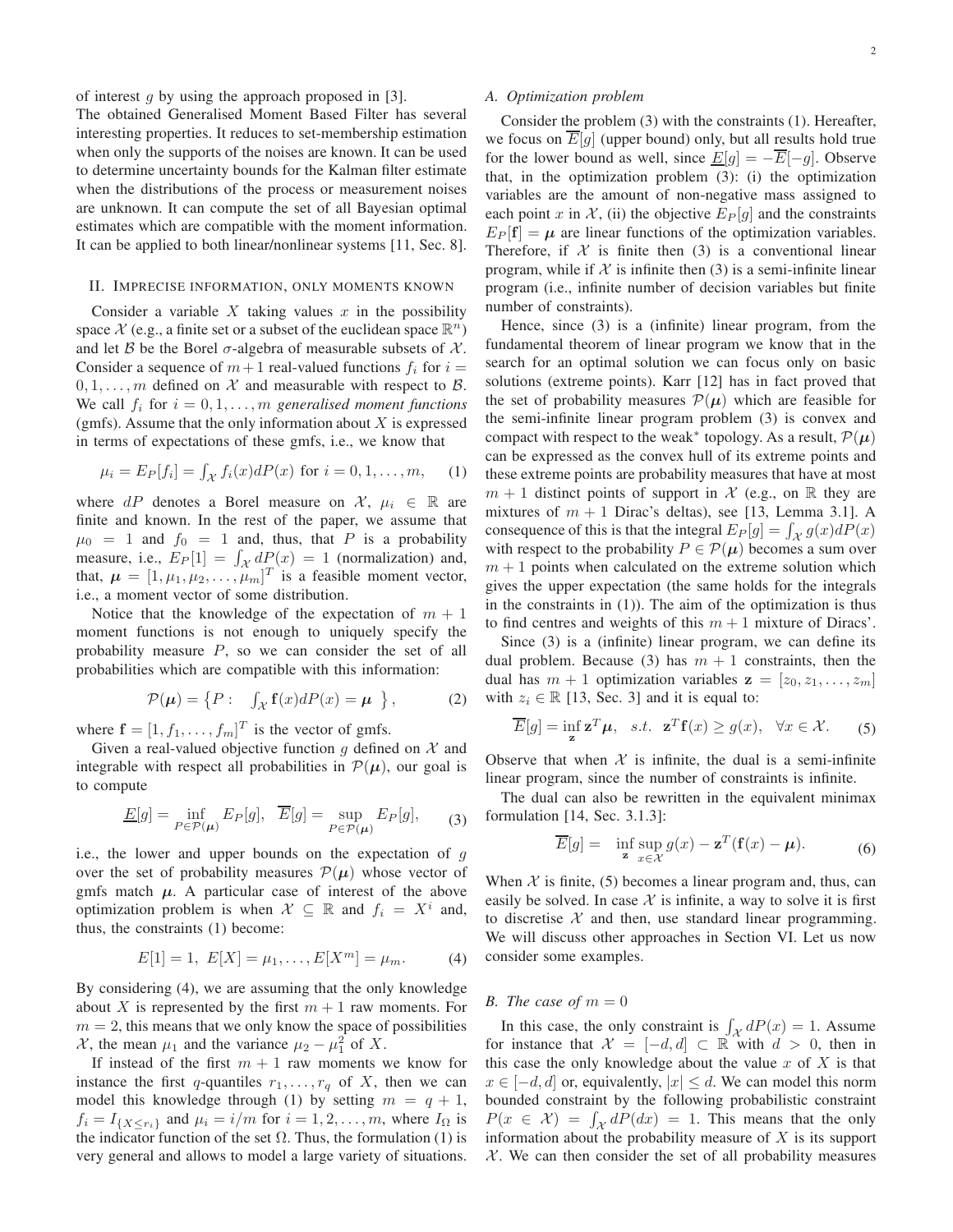whose support is  $X$  and use this set to compute lower and upper bounds for the expectation of real-valued functions of interest  $g$  of  $X$ . In this case, it holds that

$$
\overline{E}[g] = \sup_{P \in \mathcal{P}(\mu)} \int_{\mathcal{X}} g(x) dP(x) = \sup_{x \in \mathcal{X}} g(x),\tag{7}
$$

and  $\underline{E}[g] = \inf_{x \in \mathcal{X}} g(x)$ . This follows by the fact that in this case  $(m = 0)$  the set of extreme points of the closed convex set of probabilities  $P(\mu)$  is the set of all  $m + 1 = 1$  mixtures of Dirac's deltas in  $X$ . Hence, it is clear that for any function g it holds  $E[g] = \sup_{x \in \mathcal{X}} g(x)$  (it is enough to take  $p(x) = \delta_{x_0}(x)$ with  $x_0 = \arg \sup_{x \in \mathcal{X}} g(x)$ . For instance in case  $g = X$  and  $\mathcal{X} = [-d, d]$ , one gets that  $\underline{E}[X] = -d$ ,  $\overline{E}[X] = d$ , which are respectively the lower and upper mean of X.

# *C. The case of*  $m = 2$ ,  $f_1 = X$  *and*  $f_2 = X^2$

In this case, it is assumed that the only knowledge about  $X$ is represented by the space of possibilities and the first two raw moments (equivalently, mean and variance) of  $X$ . Assume that  $\mathcal{X} = \mathbb{R}$ ,  $\mu_1 \in \mathbb{R}$ ,  $\mu_2 \in \mathbb{R}^+$  and  $\mu_2 - \mu_1^2 \ge 0$  (this is the positivity constraint for the variance of  $X$ ). The constraints on  $\mu = [1, \mu_1, \mu_2]^T$  have been imposed to guarantee that  $\mu$  is a feasible moment sequence (i.e, there exists at least a probability distribution with moment vector  $\mu$ ). In this case, we know that the set of extreme points of  $\mathcal{P}(\mu)$  are at most mixtures of  $m + 1 = 3$  Dirac's deltas. Our aim is to compute lower and upper bounds for the expectation of real-valued functions  $q$  of  $X$ . Since the first two raw moments are known, it is clear that  $\underline{E}[X] = \overline{E}[X] = \mu_1$  and  $\underline{E}[(X - \mu_1)^2] =$  $\overline{E}[(X - \mu_1)^2] = \mu_2 - \mu_1^2.$ 

Consider instead the following function  $g = I_{\{|X-\mu_1| \leq \gamma \sigma\}}$ with  $\gamma > 0$ , where  $|X - \mu_1| \leq \gamma \sigma$  is the standard  $\gamma \sigma$  credible interval: centred on the mean  $\mu_1$  and with standard deviation  $\sigma = \sqrt{\mu_2 - \mu_1^2}$ . Then, it holds that

$$
\underline{E}[I_{\{|X-\mu_1|\leq \gamma\sigma\}}] = 1 - \frac{1}{\gamma^2},\tag{8}
$$

and the lower expectation in (8) is obtained by a trimodal mixture of Dirac's deltas, see [11, Sec. II]. Notice that the lower expectation of  $I_{\{|X-\mu_1|\leq \gamma\sigma\}}$  corresponds to the worstcase (equality) in the Chebyshev inequality  $P(|X - \mu_1| \leq$  $\gamma \sigma$ )  $\geq 1 - \frac{1}{\gamma^2}$ , i.e., the probability of the set  $|X - \mu_1| \leq \gamma \sigma$ is equal to  $1 - \frac{1}{\gamma^2}$ . Thus we have obtained the Chebyshev inequality.

# *D. Multivariate moment problem*

In all the above examples we have considered univariate moment problems, i.e.,  $X \subseteq \mathbb{R}$ . However, we have previously assumed that  $X$  can take values in a generic possibility space X including thus the multivariate case  $X \subseteq \mathbb{R}^n$ .

Consider then a multivariate variable  $X = [X_1, \dots, X_n]^T$ on  $\mathcal{X} \subseteq \mathbb{R}^n$  and assume that the first  $\alpha$  raw moments of X are known, i.e.,  $E[X_1^{\alpha_1}X_2^{\alpha_2}\cdots X_n^{\alpha_n}] = \mu_{\alpha_1\alpha_2\cdots\alpha_n}$ , for any nonnegative integer  $\alpha_i$  such that  $\alpha_1 + \alpha_2 + \cdots + \alpha_n \leq \alpha$  [15]. The above multivariate moment problem can be expressed in the form (1) by choosing  $f_i(x) = x_1^{\alpha_1} x_2^{\alpha_2} \cdots x_n^{\alpha_n}$ . Thus, given a real-valued function  $g$  of  $X$ , the goal is always to determine lower and upper bounds for  $E_P[q]$  with  $P \in \mathcal{P}(\mu)$ .

For instance, in case  $X = [X_1, X_2]^T$ , we have 6 constraints  $E[1] = 1, E[X_1] = \mu_{10}, E[X_2] = \mu_{01}, E[X_1X_2] = \mu_{11},$  $E[X_1^2] = \mu_{20}, E[X_2^2] = \mu_{02}$ , which is equivalent to assume the knowledge of support, mean and covariance matrix of  $X$ .

# III. FILTERING

The objective in this paper is to solve the filtering problem assuming that the only information available on the distributions of initial state  $X_0$ , state dynamics  $X_k|X_{k-1}$  and measurement equation  $Y_k|X_k$  is represented by the expectation of generalised moment functions, i.e.,

$$
E_{X_0}[f(X_0)] = \mu_0^x, \quad E_{X_k}[f(X_k)|x_{k-1}] = \mu_k^x(x_{k-1}), \quad (9)
$$

$$
E_{Y_k}[f(Y_k)|x_k] = \mu_k^y(x_k), \quad (10)
$$

where the moment vectors  $\mu_k^x(x_{k-1})$  and  $\mu_k^y(x_k)$  depend on the conditioning variables  $x_{k-1}$  and  $x_{k-1}$  and  $f(X_k)$ ,  $f(Y_k)$ are generalized moment functions. Note also that, here we are assuming that the distributions of the noises are unknown and non stationary, i.e., they can vary with time, while the (time evolution of the) moments are known and given by (9)– (10). In Section II, we have shown that the only knowledge of a finite number of moments of a variable X does not allow to specify a single distribution. Instead of arbitrarily choosing a distribution compatible with the given moments (e.g., maximum entropy distribution), we solve the filtering problem by considering all the distributions in the set  $\mathcal{P}(\mu)$ that satisfy  $(9)–(10)$ .

To obtain this goal we do not simply apply the standard Bayesian filtering to the set of extreme points (e.g., Dirac's deltas) of  $\mathcal{P}(\mu)$ . In fact, because of the prediction step, the number of extreme points of the set of posterior densities, which characterizes our imprecise information on the state  $X_t$ , increases exponentially with time, see for instance [11, Sec. V]. So we cannot characterize our information on the state given all the past measurements by means of the posterior set of distributions.<sup>2</sup> In [3], it has been shown that an efficient solution of the moment based filtering problem can be computed by propagating in time the lower and upper expectation of functions of interest g of  $X_k$  (e.g., mean, credible interval, etc.). To summarise this result, we introduce the short notation  $X^{\ell} = \{X_0, \ldots, X_{\ell}\}\$ and  $Y^{\ell} = \{Y_1, \ldots, Y_{\ell}\}.$ 

**Theorem 1.** *Assume that our information on the initial state, state dynamics and measurement equation is represented by the upper expectation models*  $\overline{E}_{X_0}$ ,  $\overline{E}_{X_k}[\cdot | X_{k-1}]$  and, re $spectively, E_{Y_k}[\cdot|X_k],$  which are assumed to be known for  $k = 1, \ldots, t$ *. Furthermore, assume that, for each*  $k = 1, \ldots, t$ *,*  $X^{k-2}$  and  $Y^{k-1}$  are epistemically irrelevant to  $X_k$  given  $X_{k-1}$  and that  $X^{k-1}$  and  $Y^{k-1}$  are irrelevant to  $Y_k$  given Xk*, meaning that*

$$
\overline{E}_{X_k}[h_1|x^{k-1},y^{k-1}] = \overline{E}_{X_k}[h_1|x_{k-1}], \qquad (11)
$$

$$
\overline{E}_{Y_k}[h_2|x^k, y^{k-1}] = \overline{E}_{Y_k}[h_2|x_k], \tag{12}
$$

<sup>2</sup>This is the same problem that arises in set-membership estimation in the multivariate case, i.e., the number of vertices (extreme points) that describes exactly the membership-set of the state at a given time  $t$  increases exponentially with time.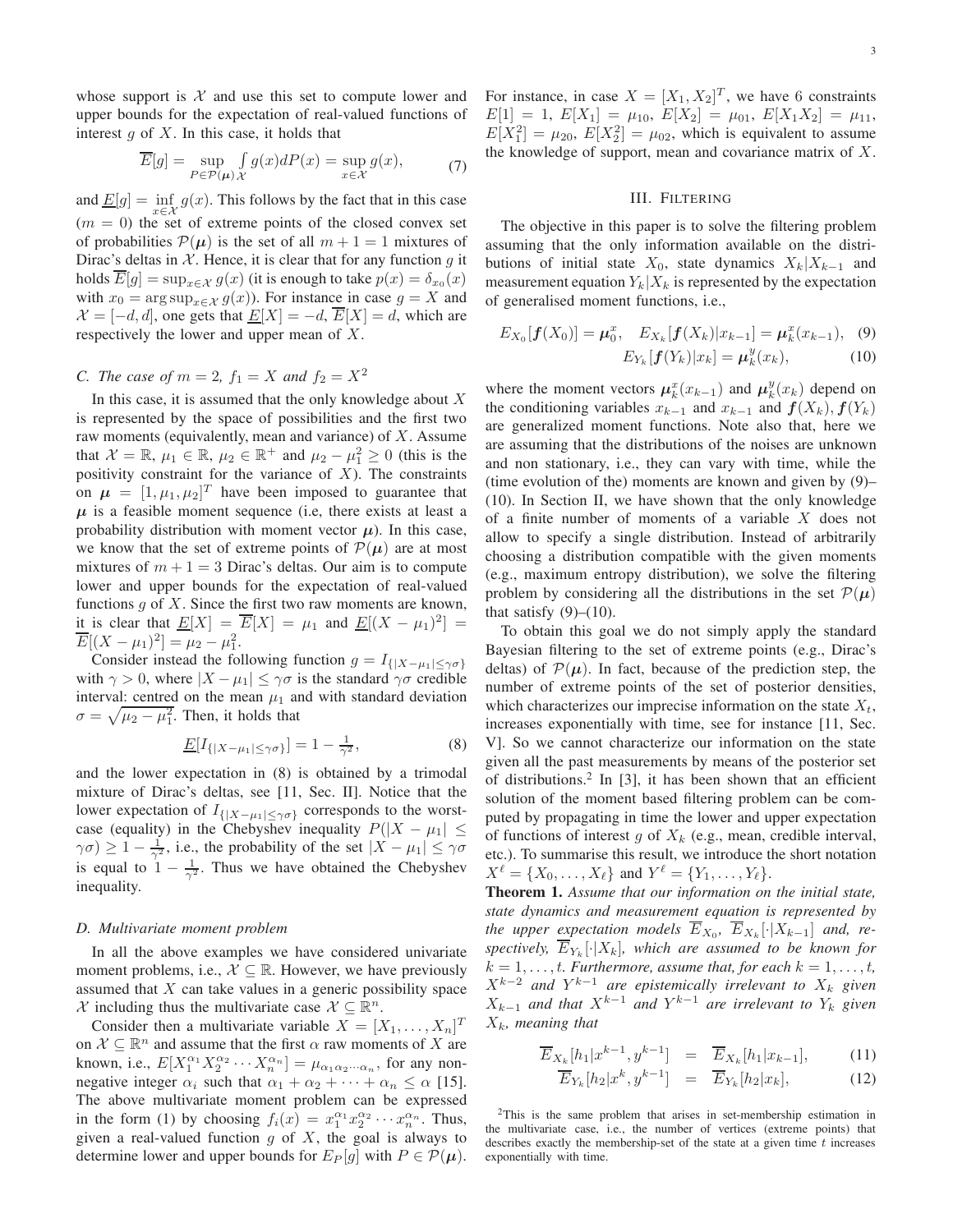*for any bounded scalar functions*  $h_1: \mathcal{X}^k \times \mathcal{Y}^{k-1} \to \mathbb{R}$  and given  $x^{k-1}$ ,  $y^{k-1}$ ,  $h_2$ :  $\mathcal{X}^k \times \mathcal{Y}^k \to \mathbb{R}$  and given  $x^k$ ,  $y^{k-1}$ . *Then, assuming that*  $\overline{E}_{X^t, Y^t}[\prod_{k=1}^t I_{\{\tilde{y}_k\}}] > 0$  *and given the* sequence of measurements  $\tilde{y}^t = \{\tilde{y}_1, \tilde{y}_2, \ldots, \tilde{y}_t\}$ , the posterior upper expectation  $\overline{E}_{X_t}[g|\tilde{y}^t]$  for any bounded scalar function  $g: \mathcal{X}_t \to \mathbb{R}$  *is equal to the unique value*  $\nu \in \mathbb{R}$  *that solves the following optimization problem:*

$$
\inf \nu \quad s.t. \quad \overline{E}_{X^t, Y^t} \Big[ (g - \nu) \prod_{k=1}^t I_{\{\tilde{y}_k\}} \Big] \le 0, \tag{13}
$$

*where the above joint upper expectation is given by:*

$$
\overline{E}_{X_0}\Big[\overline{E}_{X_1}\Big[\overline{E}_{Y_1}\Big[\dots\overline{E}_{X_t}\Big[\overline{E}_{Y_t}\big[(g-\nu)\prod_{k=1}^t I_{\{\tilde{y}_k\}}\big|X_t\big]\Big|X_{t-1}\Big]\big]\dots\Big|\overline{X_1}\Big]\Big|X_0\Big]\Big]\dots\tag{14}
$$

The proof and explanations can be found in  $[3, Th, 2]$ .<sup>3</sup> Notice that, the irrelevance conditions  $(11)$ – $(12)$  are just the generalization to (lower) upper expectation models of the Markov conditions of independence assumed in Bayesian filtering. Furthermore, the (lower) upper expectation model obtained by solving (13) is in fact equal to the lower envelope of the posterior expectations that we obtain by applying Bayes' rule to the set of probability measures associated to the joint model (14). It can in fact be verified that Theorem 1 reduces to the solution of Bayesian filtering for density functions when upper expectations are replaced by expectations and the indicators  $I_{\{\tilde{y}_k\}}$  by  $I_{B(\tilde{y}_k,\gamma)}$ , where  $B(\tilde{y}_k,\gamma)$  is ball of radius  $\gamma$  centred at  $\tilde{y}_k$ , and then taking the limit for  $\gamma \to 0$  [3, Corol. 1].<sup>4</sup> Bayesian filtering represents the most informative case, in the next section we will show that set-membership estimation represents the least informative case.

#### *A. Set-membership estimation*

Consider the following scalar system

$$
\begin{cases}\nx_k = ax_{k-1} + w_{k-1}, \\
y_k = cx_k + v_k,\n\end{cases}
$$
\n(15)

where  $a, c \in \mathbb{R}$  are known, and assume that the only information on the initial state and disturbances is represented by the following norm bounded constraints

$$
|x_0| \le \rho_0, \quad |w_k| \le \rho_w, \quad |v_k| \le \rho_v,\tag{16}
$$

for some given scalar  $\rho_0$ ,  $\rho_w$ ,  $\rho_v > 0$ . This means that the only available information on initial state and disturbances is represented by their spaces of possibilities (i.e., the sets where they take values). From  $(15)$ – $(16)$ , it in fact follows that, given  $x_{k-1}$ , the space of possibilities of  $X_k$  is  $\mathcal{X}_k(x_{k-1}) =$  ${x_k \in \mathbb{R} : |x_k - ax_{k-1}| \leq \rho_w}$  and, given  $x_k$ , the space of possibilities of  $Y_k$  is  $\mathcal{Y}_k(x_k) = \{y_k \in \mathbb{R} : |y_k - cx_k| \le \rho_v\}.$ 

The notation  $\mathcal{X}_k(x_{k-1})$  and  $Y_k(x_k)$  is used to highlight the

dependence of the possibility spaces of the conditional models on  $x_{k-1}$  and, respectively,  $x_k$ . In Section II we have shown that (15)–(16) is a particular case of a moment problem, i.e., the  $m = 0$  moment problem, in which we have a single constraint (on the support of the variable) and the upper (lower) expectation of any function  $q$  is simply equal to the supremum (infimum) of q in  $\mathcal X$ . Thus, the upper expectation models corresponding to the  $(15)$ – $(16)$  are:

$$
\overline{E}_{X_0}[g] = \sup_{|x_0| \le \rho_0} g(x_0),
$$
\n
$$
\overline{E}_{X_k}[g|x_{k-1}] = \sup_{|x_k - ax_{k-1}| \le \rho_w} g(x_k),
$$
\n
$$
\overline{E}_{Y_k}[h|x_k] = \sup_{|y_k - cx_k| \le \rho_v} h(y_k),
$$
\n(17)

for any given  $x_{k-1}$ ,  $x_k$  and real-valued functions of the state  $(q)$  and of the measurement  $(h)$ .

Assume that  $t = 1$  (we can generalize the following derivations to the case  $t > 1$ ) and consider (14) in case initial state, measurement model and state transition are described by  $(17)$ . Then,  $(14)$  is equal to:

$$
\sup_{\{x_0:|x_0|\leq\rho_0\}} \sup_{\{x_1:|x_1 - ax_0|\leq\rho_w\}} \sup_{\{y_1: |y_1 - cx_1|\leq\rho_v\}} (g(x_1) - \nu) I_{\{\tilde{y}_1\}}(y_1).
$$
\n(18)

If  $\tilde{y}_1$  is an observation compatible with the constraints (15)– (16), one has  $\sup_{x_0:|x_0|\leq \rho_0} \sup_{x_1:|x_1-x_0|\leq \rho_w}$  $\sup_{\{y_1:\;|y_1-cx_1|\leq \rho_v\}} I_{\{\tilde{y}_1\}}(y_1) > 0$  thus we can apply Theo-

rem 1. The joint upper expectation (18) can be rewritten as

$$
\sup_{\{x_0:\,|x_0|\leq\rho_0\}}\sup_{\{x_1:\,|x_1-ax_0|\leq\rho_w\}}\{\gquad \qquad \text{sup}\qquad \qquad \left[\left(g(x_1)-\nu\right)^+\sup_{\{y_1:\,|y_1-cx_1|\leq\rho_v\}}I_{\{\tilde{y}_1\}}(y_1)\right] \qquad (19) \\ \qquad \qquad +\left(g(x_1)-\nu\right)^-\inf_{\{y_1:\,|y_1-cx_1|\leq\rho_v\}}I_{\{\tilde{y}_1\}}(y_1)\right],
$$

where  $(g - \nu)^+ = \sup(0, g - \nu)$  and  $(g - \nu)^- = \inf(0, g - \nu)$  $\nu$ ) are respectively the positive and negative part of  $(g$  $ν$ ). It holds that inf<sub>{y<sub>1</sub>: |y<sub>1</sub>-cx<sub>1</sub>|≤ρ<sub>v</sub>}</sub>  $I_{\{\tilde{y}_1\}}(y_1) = 0$ , and  $\sup_{\{y_1:\;|y_1-cx_1|\leq \rho_v\}} I_{\{\tilde{y}_1\}}(y_1) = I_{\{x_1:\;|\tilde{y}_1-cx_1|\leq \rho_v\}}.$  Thus, (19) can be rewritten as

$$
\sup_{\{x_0:|x_0|\leq \rho_0\}} \sup_{\{x_1:|x_1 - ax_0|\leq \rho_w, |\tilde{y}_1 - cx_1|\leq \rho_v\}} (g(x_1) - \nu)^+.
$$
\n(20)

Since  $(g(x_1) - \nu)^+$  is always non-negative, the infimum value of  $\nu$  such that (20) is non-positive is

$$
\nu = \sup_{\{x_0: |x_0| \le \rho_0\}} \sup_{\{x_1: |x_1 - ax_0| \le \rho_w\} \cap \{x_1: |\tilde{y}_1 - cx_1| \le \rho_v\}} g(x_1),\tag{21}
$$

which, by (13), is the solution of the filtering problem  $\nu =$  $\overline{E}[g|\tilde{y}_1]$ , i.e., the upper posterior expectation of the function g of  $X_1$  given the observation  $\tilde{y}_1$ . Observe that the hypothesis  $E_{X,Y_1}[I_{\{\tilde{y}_1\}}] > 0$  of Theorem 1 ensures that the intersection in the second supremum in (21) is non empty. Consider for instance the case  $g = X_1$  and assume that  $a = c = 1$ , then from (21) one has that  $\nu = E_{X_1}[X_1|\tilde{y}_1] = \min(\rho_0 +$  $\rho_w, \tilde{y}_1 + \rho_v$ ), and, thus,  $\underline{E}_{X_1}[X_1|\tilde{y}_1] = -E_{X_1}[-X_1|\tilde{y}_1] =$  $\max(-\rho_0-\rho_w, \tilde{y}_1-\rho_v)$  gives the upper posterior mean of  $X_1$ .

 $3$ The only difference w.r.t. [3, Th. 2] is that here for conditioning we apply the so called Regular extension (13). Applying regular extension is equivalent to compute the lower envelope of the posterior expectations that we obtain by applying Bayes' rule to the set of probability measures (associated to the joint model) that assign positive mass to the observations [14, Appendix J].

<sup>4</sup>Bayes' rule for density functions is defined as the limit of Bayes' rule for probability mass function (discrete observations) when the discretisation step goes to zero, see for instance [14, Sec. 6.10].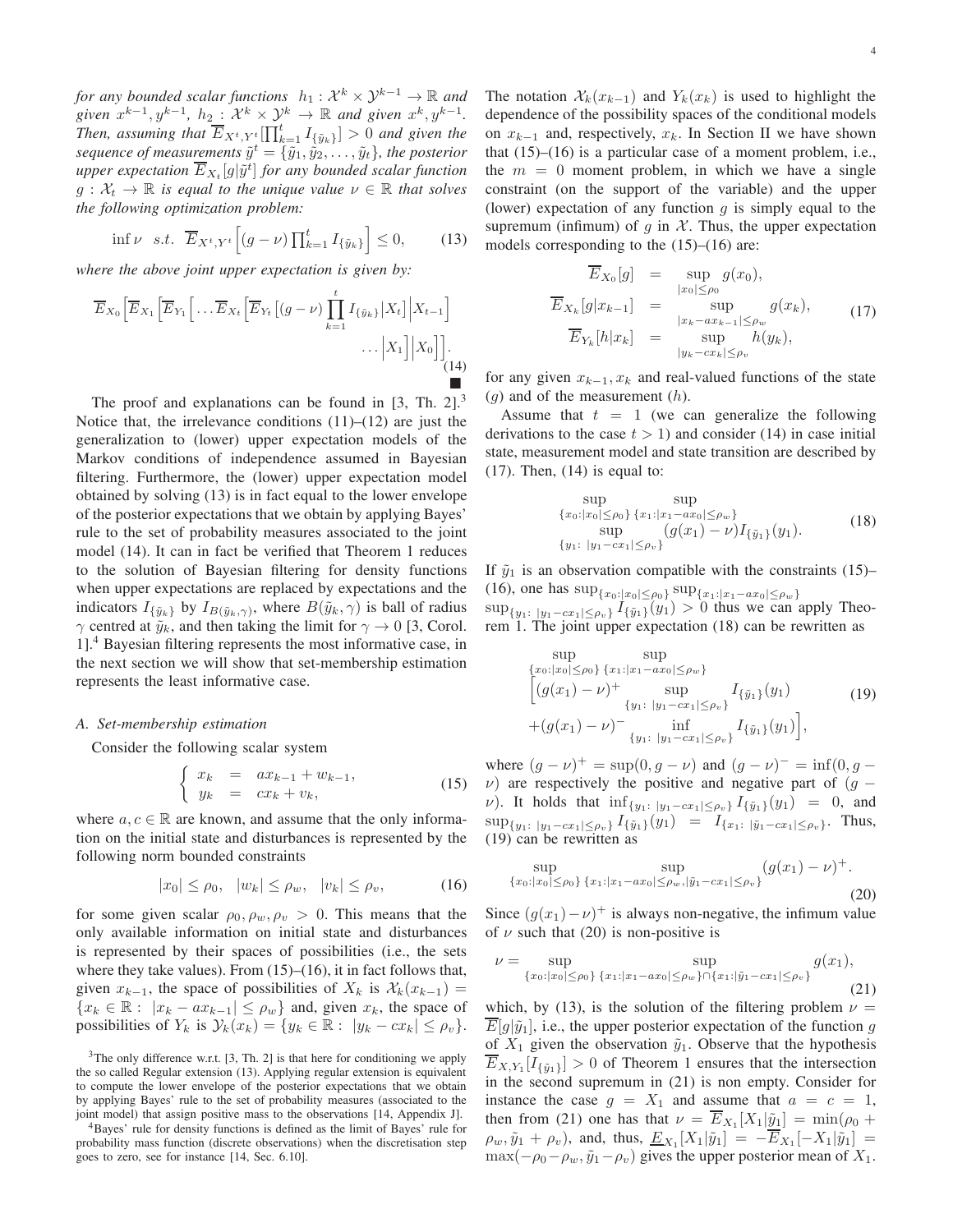It can be noticed that the solution  $\nu$  of (18) coincides with the set-membership estimate of  $X_1$  and the posterior expectation of any function of  $X_k$  at any time k can be simply obtained by applying interval analysis. Actually, in set-membership estimation one aims to compute the posterior support of  $X_1$ and not the lower and upper posterior means. It can easily be shown that the interval  $[\underline{E}_{X_1}[X_1|\tilde{y}_1], E_{X_1}[X_1|\tilde{y}_1]]$  coincides with the posterior support.

#### *B. Markov's moment problem*

Assume that, besides m-moments, we know lower and upper bounds of the density function. For instance, for the measurement density function, this means

$$
l(y_k|x_k) \le p(y_k|x_k) \le u(y_k|x_k),
$$

where the two functions  $0 < l(y_k|x_k), u(y_k|x_k)$  are assumed to be known real-valued bounded continuous functions for any  $x_k \in \mathcal{X}_k$ . This is the Markov's moment problem [5, Ch. 7] in which, besides the knowledge of the moments, an additional condition is imposed on the distribution  $dP(x)$  in (1): the distribution is required to have a density  $p(x)$  which is lower and upper bounded by known functions. If we assume a bounded density model for the measurement equation, then it can be shown [16] that for any real-valued function h of  $Y_k$ the upper expectation  $\overline{E}_{Y_k}[h|x_k]$  can be obtained by solving:

$$
\inf_{\mathbf{z}} \mathbf{z}^T \boldsymbol{\mu}(x_k) + \int_{\mathcal{Y}_k} (h(y_k) - \mathbf{z}^T \mathbf{f}(y_k))^+ u(y_k | x_k) dy_k
$$
  
+ 
$$
\int_{\mathcal{Y}_k} (h(y_k) - \mathbf{z}^T \mathbf{f}(y_k))^-\mathbf{l}(y_k | x_k) dy_k.
$$
 (22)

Provided the upper expectation model in (22) is well-defined, the extreme densities which give the lower/upper expectations are piecewise densities that can only assume values in the set  $\{l(y_k|x_k), u(y_k|x_k)\}\$  for any  $y_k \in \mathcal{Y}_k$  and  $x_k \in \mathcal{X}_k$  and that have at most  $m + 1$  points of discontinuity in  $\mathcal{Y}_k$ . Observe that, when  $l(y_k|x_k) = u(y_k|x_k) = p(y_k|x_k)$ , we are back to a standard PDF model and (22) reduces to  $E_{Y_k}[h|x_k] =$  $\int_{\mathcal{Y}_k} h(y_k)p(y_k|x_k)dy_k.$ 

In the following, we assume the model (22) for the measurement equation with  $l(y_k|x_k) > 0$  and, thus, the measurement model is a set of PDFs defined by gmfs and lower and upper bounds on the density.

Observe that, when  $l(y_k|x_k) = 0$  one has that  $\underline{E}_{Y_k}[I_{B(\tilde{y}_k,\gamma)}|x_k] = 0$  for any  $x_k \in \mathcal{X}_k$  and small  $\gamma$ , and in this case it can be shown that the moment based filter gives the same posterior inferences as set-membership estimation even in the case, besides the supports, additional information on the moments is available for initial state and noises. The intuitive explanation for this behaviour is that  $\underline{E}_{Y_k}[I_{B(\tilde{y}_k,\gamma)}|x_k] = 0$ implies that the set of conditional probabilities that characterizes the observation model includes distributions that are zero on a neighborhood of the observation  $\tilde{y}_k$ . This means the event "the observation  $y_k$  falls in a neighborhood of  $\tilde{y}_k$ " has zero probability. Thus, Bayes' rule is not applicable (the likelihood is zero). Applying (13) in this case, it is equivalent to apply Bayes' rule only to the likelihoods that assign positive mass (but arbitrarily close to zero) to a neighborhood of  $\tilde{y}_k$ . If we do that, it results that the posterior inferences coincide with those obtained via set-membership estimation. This behaviour can be avoided if  $l(y_k|x_k) > 0$  for any  $y_k, x_k$ . This happens for instance when the density function of the measurement model is known and positive (e.g., Gaussian) or when lower and upper bounds for the density are given with  $l(y_k|x_k) > 0$ .

## IV. AN ALGORITHM FOR THE GMF FILTER PROBLEM

Hereafter, we describe an algorithm that allows to solve (13) in case the upper expectation models for initial state, state dynamics and measurement equation are given by (9)–(10) with the additional constraints  $l(y_k|x_k) \leq p(y_k|x_k) \leq u(y_k|x_k)$ for the measurement model. To solve (5), we discretise the support  $\mathcal{X}_k$  for  $k = 0, 1, \ldots, t$  so that (5) becomes a linear program.

- 1) For each  $k = 0, \ldots, t$  discretise  $X_k$  by generating n points (equally spaced) in  $\mathcal{X}_k$ .
- 2) Set a value of  $\nu$  and set  $g(\cdot, t, \nu) = g(\cdot) \nu$ .<br>3) Do the following backward propagation for  $k =$
- Do the following backward propagation for  $k = t, \ldots, 1$ : For each discretised value  $x_{k-1}^j$  of  $X_{k-1}$ , solve

$$
g(x_{k-1}^j, k-1, \nu) = \inf_{\mathbf{z}} \mathbf{z}^T \boldsymbol{\mu}_x^k(x_{k-1}^j)
$$
  
s.t.  $\mathbf{z}^T \mathbf{f}(x_k^i) - \overline{E}_{Y_k} [g(x_k^i, k, \nu) I_{\{B(\tilde{y}_k, \gamma)\}} | x_k] \ge 0, \quad \forall x_k^i \in \mathcal{X}_k$ 

where  $\mu_x^k(x_{k-1}^j)$  are the known moments of  $f(x_k)$  given  $x_{k-1}^j$ .

4) Solve:

$$
\begin{array}{rcl}\nres = & \inf_{\mathbf{z}} \mathbf{z}^T \boldsymbol{\mu}_x^0 \\
s.t. & \mathbf{z}^T \mathbf{f}(x_0^i) - g(x_0^i, 0, \nu) \ge 0, \quad \forall x_0^i \in \mathcal{X}_0,\n\end{array}
$$

where  $\mu_0$  are the known moments of  $f(x_0)$ .

5) Repeat steps 2–4 until the infimum value of  $\nu$  such that  $res \leq 0$  is achieved.

The solution of step 5 gives  $\nu = \overline{E}_{X_k}[g|\tilde{y}^k]$ . Observe that also to compute  $\overline{E}_{Y_k}[g(x_k^i, k, \nu)I_{\{B(\tilde{y}_k, \gamma)\}}|x_k]$  we need to solve an optimization problem like (22).

## V. NUMERICAL SIMULATIONS

In [11], we have shown the application of the generalised moment based filter (GMBF) to both a linear and nonlinear scalar systems in which the measurement noise is Gaussian and only the mean and variance are known for initial state and process noise. Here, we modify the assumptions on the noises to obtain a percentiles based filter.

Consider the one-dimensional model (15). We assume to know: (i) the support  $\mathcal{X}_0$ , the 25th percentile  $E[I_{\{X_0 \le -0.3\}}]$  = 0.25, the 50th percentile  $E[I_{\{X_0 \le 0\}}] = 0.5$  and the 75th percentile  $E[I_{\{X_0 \le 0.3\}}] = 0.75$ ; (ii) a similar model is assumed for the process noise. These are the percentiles of a Cauchy distribution with zero location parameter and 0.3 scale parameter  $C(0, 0.3)$ . Conversely, the measurement noise is assumed to be Gaussian distributed  $v_k \sim \mathcal{N}(0,r)$ with  $r > 0$  (i.e.,  $l(y_k|x_k) = u(y_k|x_k) = \mathcal{N}(y_k, x_k, r)$ ). From the knowledge of the percentiles of the process noise

<sup>&</sup>lt;sup>5</sup>We have implemented the above algorithm in matlab-tomlab by solving the dual problems by using cplex algorithm and the infimum on  $\nu$  problem using npsol.